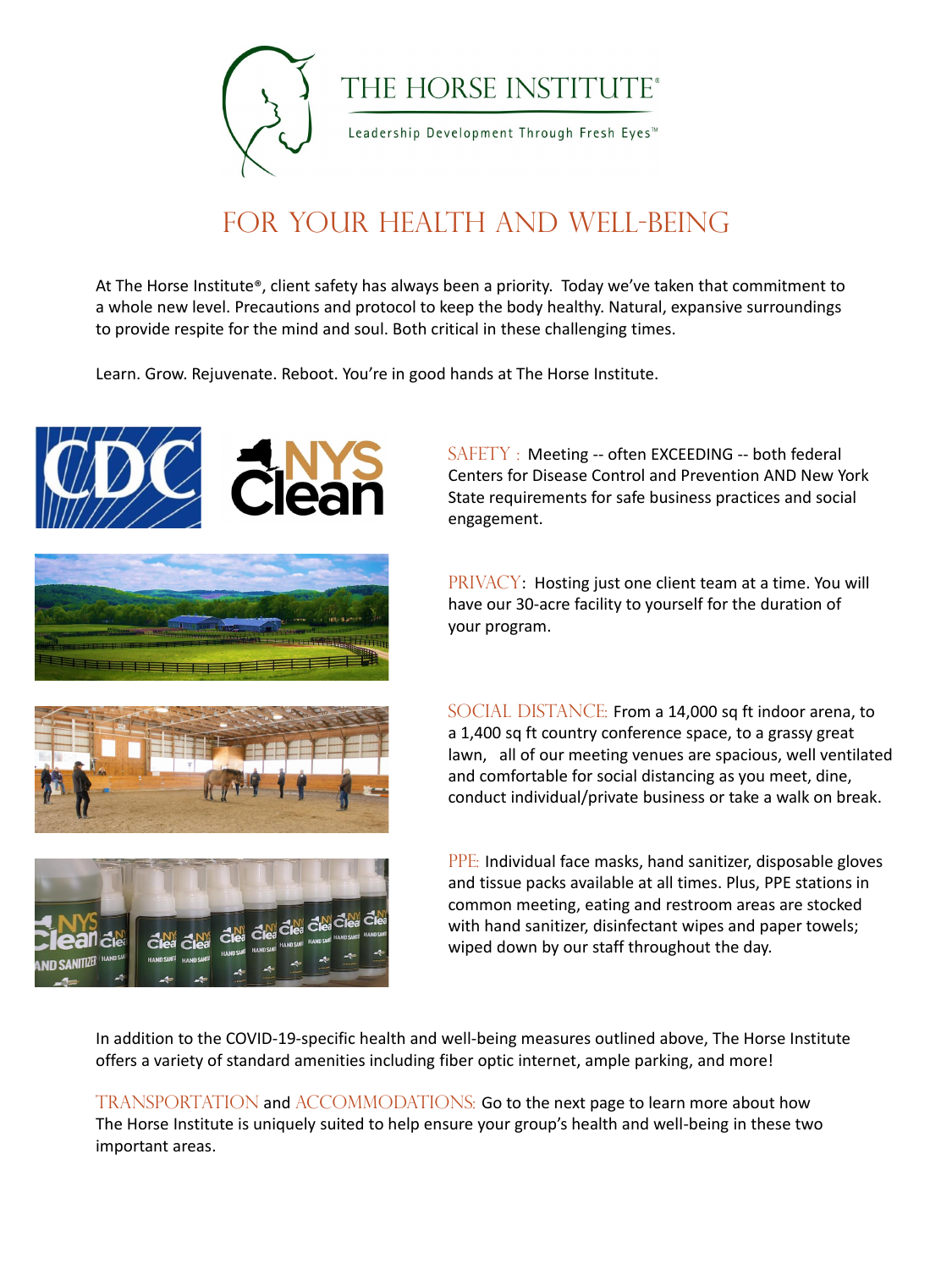

THE HORSE INSTITUTE®

Leadership Development Through Fresh Eyes<sup>™</sup>

## FOR YOUR HEALTH AND WELL-BEING **TRANSPORTATION**

The Horse Institute® is located on 30 scenic acres in the historic Hudson Valley of New York, about 100 miles north of New York City. You can drive in the safety and comfort of your own car in less than three hours from any point in the NYC metro area, Connecticut, New Jersey and Massachusetts





 $\overline{\mathbf{95}}$ 



Ŵ